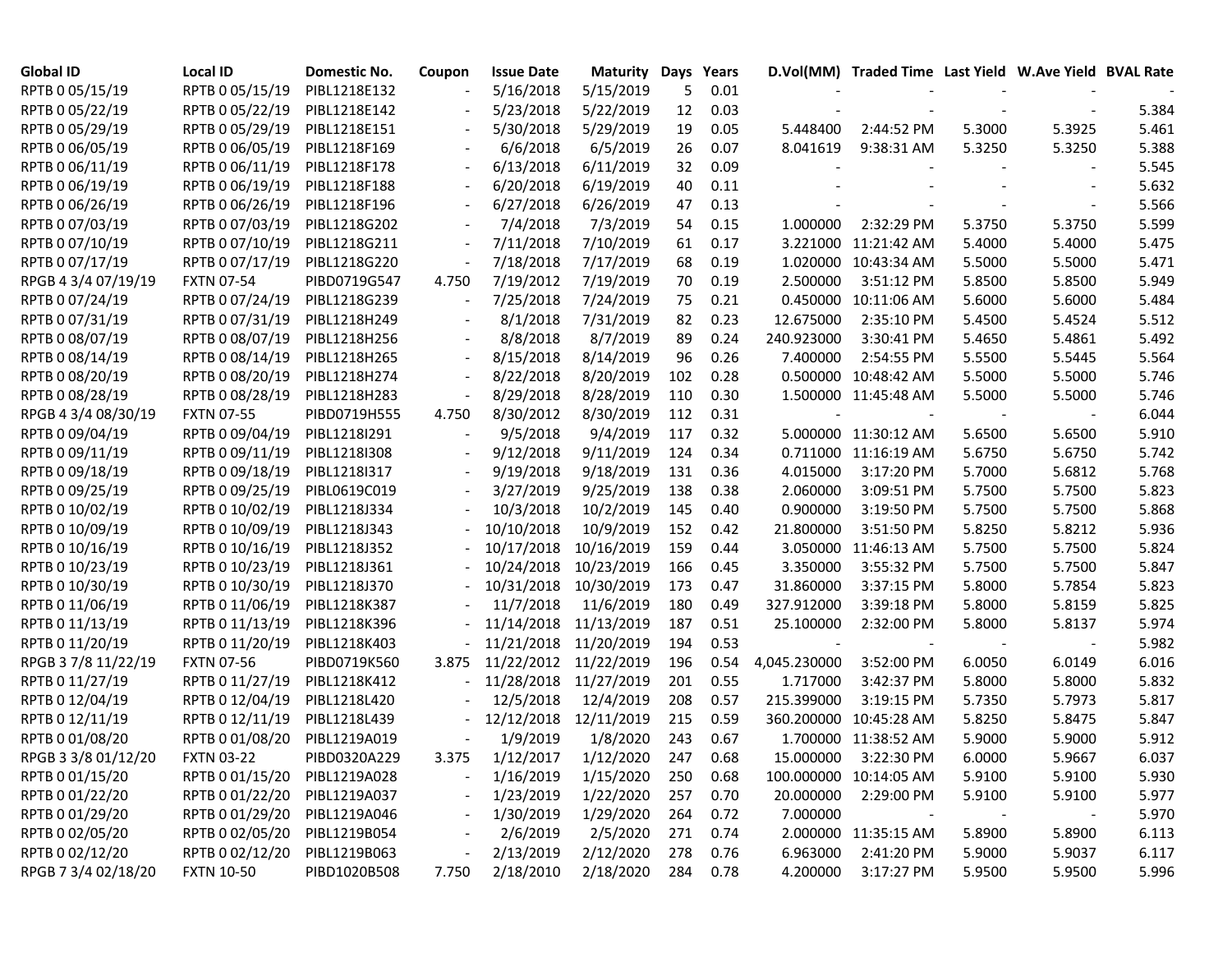| Global ID            | <b>Local ID</b>   | Domestic No. | Coupon                   | <b>Issue Date</b> | <b>Maturity</b>     | Days | Years |              | D.Vol(MM) Traded Time Last Yield W.Ave Yield BVAL Rate |        |        |       |
|----------------------|-------------------|--------------|--------------------------|-------------------|---------------------|------|-------|--------------|--------------------------------------------------------|--------|--------|-------|
| RPTB 0 02/19/20      | RPTB 0 02/19/20   | PIBL1219B072 |                          | 2/20/2019         | 2/19/2020           | 285  | 0.78  |              |                                                        |        |        | 6.016 |
| RPTB 0 03/11/20      | RPTB 0 03/11/20   | PIBL1219C106 |                          | 3/13/2019         | 3/11/2020           | 306  | 0.84  |              | 50.000000 10:09:13 AM                                  | 6.0000 | 6.0000 | 6.003 |
| RPTB 0 03/18/20      | RPTB 0 03/18/20   | PIBL1219C115 |                          | 3/20/2019         | 3/18/2020           | 313  | 0.86  |              |                                                        |        |        | 6.079 |
| RPTB 0 03/25/20      | RPTB 0 03/25/20   | PIBL1219C124 |                          | 3/27/2019         | 3/25/2020           | 320  | 0.88  |              |                                                        |        |        | 6.043 |
| RPTB 0 04/01/20      | RPTB 0 04/01/20   | PIBL1219D132 |                          | 4/3/2019          | 4/1/2020            | 327  | 0.90  | 3.560000     | 2:17:16 PM                                             | 5.9550 | 5.9419 | 6.064 |
| RPTB 0 04/08/20      | RPTB 0 04/08/20   | PIBL1219D141 | $\overline{\phantom{a}}$ | 4/10/2019         | 4/8/2020            | 334  | 0.91  |              | 100.000000 10:33:27 AM                                 | 5.9800 | 5.9800 | 5.997 |
| RPGB 4 1/4 04/11/20  | RTB 03-08         | PIID0320D087 | 4.250                    | 4/11/2017         | 4/11/2020           | 337  | 0.92  | 202.400000   | 3:59:47 PM                                             | 5.8800 | 5.8939 | 5.943 |
| RPTB 0 04/29/20      | RPTB 0 04/29/20   | PIBL1219D178 |                          | 4/30/2019         | 4/29/2020           | 355  | 0.97  | 4.189000     | 2:57:40 PM                                             | 5.9750 | 5.9569 | 5.955 |
| RPTB 0 05/06/20      | RPTB 0 05/06/20   | PIBL1219E186 |                          | 5/8/2019          | 5/6/2020            | 362  | 0.99  | 183.477000   | 3:53:46 PM                                             | 5.9800 | 5.9787 | 6.025 |
| RPGB 7 1/4 08/19/20  | RTB 10-01         | PIID1020H015 | 7.250                    | 8/19/2010         | 8/19/2020           | 467  | 1.28  |              | 0.975000 11:40:20 AM                                   | 5.8500 | 5.8500 | 5.874 |
| RPGB 3 3/8 08/20/20  | <b>FXTN 05-73</b> | PIBD0520H735 | 3.375                    | 8/20/2015         | 8/20/2020           | 468  | 1.28  |              | 11.000000 11:24:54 AM                                  | 5.8850 | 5.8850 | 5.904 |
| RPGB 6 1/8 09/16/20  | <b>FXTN 10-51</b> | PIBD1020I510 | 6.125                    | 9/16/2010         | 9/16/2020           | 495  | 1.36  |              |                                                        |        |        | 5.936 |
| RPGB 5 7/8 12/16/20  | <b>FXTN 10-52</b> | PIBD1020L525 | 5.875                    | 12/16/2010        | 12/16/2020          | 586  | 1.60  |              |                                                        |        |        | 5.744 |
| RPGB 4 1/4 01/25/21  | <b>FXTN 03-23</b> | PIBD0321A236 | 4.250                    | 1/25/2018         | 1/25/2021           | 626  | 1.71  |              |                                                        |        |        | 5.738 |
| RPGB 7 3/8 03/03/21  | RTB 10-02         | PIID1021C027 | 7.375                    | 3/3/2011          | 3/3/2021            | 663  | 1.82  |              | 50.000000 11:40:33 AM                                  | 5.8250 | 5.8250 | 5.829 |
| RPGB 3 1/2 03/20/21  | <b>FXTN 07-57</b> | PIBD0721C574 | 3.500                    | 3/20/2014         | 3/20/2021           | 680  | 1.86  | 101.500000   | 3:21:15 PM                                             | 5.8000 | 5.8246 | 5.817 |
| RPGB 6 1/2 04/28/21  | <b>FXTN 10-53</b> | PIBD1021D531 | 6.500                    | 4/28/2011         | 4/28/2021           | 719  | 1.97  |              |                                                        |        |        | 5.855 |
| RPGB 4 7/8 06/13/21  | RTB 03-09         | PIID0321F092 | 4.875                    | 6/13/2018         | 6/13/2021           | 765  | 2.09  | 29.608000    | 3:52:07 PM                                             | 5.7000 | 5.7179 | 5.772 |
| RPGB 5 3/4 10/20/21  | RTB 10-03         | PIID1021J039 | 5.750                    | 10/20/2011        | 10/20/2021          | 894  | 2.45  | 0.150000     | 3:33:40 PM                                             | 5.7800 | 5.7800 | 5.944 |
| RPGB 5 3/4 11/24/21  | <b>FXTN 10-55</b> | PIBD1021K551 | 5.750                    | 11/24/2011        | 11/24/2021          | 929  | 2.54  |              |                                                        |        |        | 5.769 |
| RPGB 63/8 01/19/22   | <b>FXTN 10-54</b> | PIBD1022G545 | 6.375                    | 7/19/2011         | 1/19/2022           | 985  | 2.70  | 5.100000     | 3:52:09 PM                                             | 5.7750 | 5.7294 | 5.698 |
| RPGB 4 01/26/22      | <b>FXTN 05-74</b> | PIBD0522A747 | 4.000                    | 1/26/2017         | 1/26/2022           | 992  | 2.72  |              | 11.500000 11:58:57 AM                                  | 5.6750 | 5.6750 | 5.669 |
| RPGB 15 03/14/22     | <b>FXTN 20-02</b> | PIBD2022C021 | 15.000                   | 3/14/2002         | 3/14/2022           | 1039 | 2.85  | 3.000000     |                                                        |        |        | 5.656 |
| RPGB 4 7/8 08/02/22  | <b>FXTN 10-56</b> | PIBD1022H562 | 4.875                    | 8/2/2012          | 8/2/2022 1180       |      | 3.23  |              |                                                        |        |        | 5.939 |
| RPGB 4 3/4 09/13/22  | <b>FXTN 10-57</b> | PIBD1022I570 | 4.750                    | 9/13/2012         | 9/13/2022 1222      |      | 3.35  |              |                                                        |        |        | 5.861 |
| RPGB 12 3/4 10/17/22 | <b>FXTN 20-03</b> | PIBD2022J033 | 12.750                   | 10/17/2002        | 10/17/2022 1256     |      | 3.44  |              |                                                        |        |        | 5.781 |
| RPGB 4 5/8 12/04/22  | RTB 05-11         | PIID0522L114 | 4.625                    | 12/4/2017         | 12/4/2022 1304      |      | 3.57  | 555.360000   | 3:36:47 PM                                             | 5.7250 | 5.7232 | 5.715 |
| RPGB 4 12/06/22      | <b>FXTN 10-58</b> | PIBD1022L585 | 4.000                    | 12/6/2012         | 12/6/2022 1306      |      | 3.58  |              |                                                        |        |        | 5.844 |
| RPGB 13 02/20/23     | <b>FXTN 20-04</b> | PIBD2023B048 | 13.000                   | 2/20/2003         | 2/20/2023 1382      |      | 3.78  |              |                                                        |        |        | 5.892 |
| RPGB 5 1/2 03/08/23  | <b>FXTN 05-75</b> | PIBD0523C752 | 5.500                    | 3/8/2018          | 3/8/2023 1398       |      | 3.83  | 365.950000   | 3:44:06 PM                                             | 5.7000 | 5.6892 | 5.678 |
| RPGB 3 1/2 04/21/23  | <b>FXTN 07-58</b> | PIBD0723D588 | 3.500                    | 4/21/2016         | 4/21/2023 1442      |      | 3.95  |              |                                                        |        |        | 5.528 |
| RPGB 11 7/8 05/29/23 | <b>FXTN 20-05</b> | PIBD2023E054 | 11.875                   | 5/29/2003         | 5/29/2023 1480      |      | 4.05  |              |                                                        |        |        | 5.889 |
| RPGB 3 1/4 08/15/23  | RTB 10-04         | PIID1023H046 | 3.250                    | 8/15/2013         | 8/15/2023 1558      |      | 4.27  | 5.100000     | 2:36:56 PM                                             | 5.8500 | 5.8569 | 5.784 |
| RPGB 11 3/8 10/23/23 | <b>FXTN 20-06</b> | PIBD2023J068 | 11.375                   | 10/23/2003        | 10/23/2023 1627     |      | 4.45  |              |                                                        |        |        | 5.759 |
| RPGB 6 1/4 03/12/24  | RTB 05-12         | PIID0524C129 | 6.250                    | 3/12/2019         | 3/12/2024 1768      |      | 4.84  | 3,063.410000 | 2:42:48 PM                                             | 5.6850 | 5.6608 | 5.682 |
| RPGB 4 1/2 04/20/24  | <b>FXTN 07-59</b> | PIBD0724D595 | 4.500                    | 4/20/2017         | 4/20/2024 1807      |      | 4.95  | 32.000000    | 3:41:11 PM                                             | 5.7500 | 5.7500 | 5.769 |
| RPGB 12 3/8 06/03/24 | <b>FXTN 20-07</b> | PIBD2024F075 | 12.375                   | 6/3/2004          | 6/3/2024 1851       |      | 5.07  |              |                                                        |        |        | 5.678 |
| RPGB 12 7/8 08/05/24 | <b>FXTN 20-08</b> | PIBD2024H086 | 12.875                   | 8/5/2004          | 8/5/2024 1914       |      | 5.24  |              |                                                        |        |        | 5.759 |
| RPGB 4 1/8 08/20/24  | <b>FXTN 10-59</b> | PIBD1024H595 | 4.125                    | 8/20/2014         | 8/20/2024 1929      |      | 5.28  | 8.142376     | 2:10:25 PM                                             | 5.8000 | 5.8263 | 5.721 |
| RPGB 13 3/4 11/11/24 | <b>FXTN 20-09</b> | PIBD2024K091 | 13.750                   | 11/11/2004        | 11/11/2024 2012     |      | 5.51  |              |                                                        |        |        | 5.755 |
| RPGB 5 3/4 04/12/25  | <b>FXTN 07-61</b> | PIBD0725D618 | 5.750                    | 4/12/2018         | 4/12/2025 2164      |      | 5.93  | 699.500000   | 3:58:17 PM                                             | 5.7250 | 5.7075 | 5.719 |
| RPGB 12 1/8 04/14/25 | <b>FXTN 20-10</b> | PIBD2025D103 | 12.125                   | 4/14/2005         | 4/14/2025 2166 5.93 |      |       |              |                                                        |        |        | 5.727 |